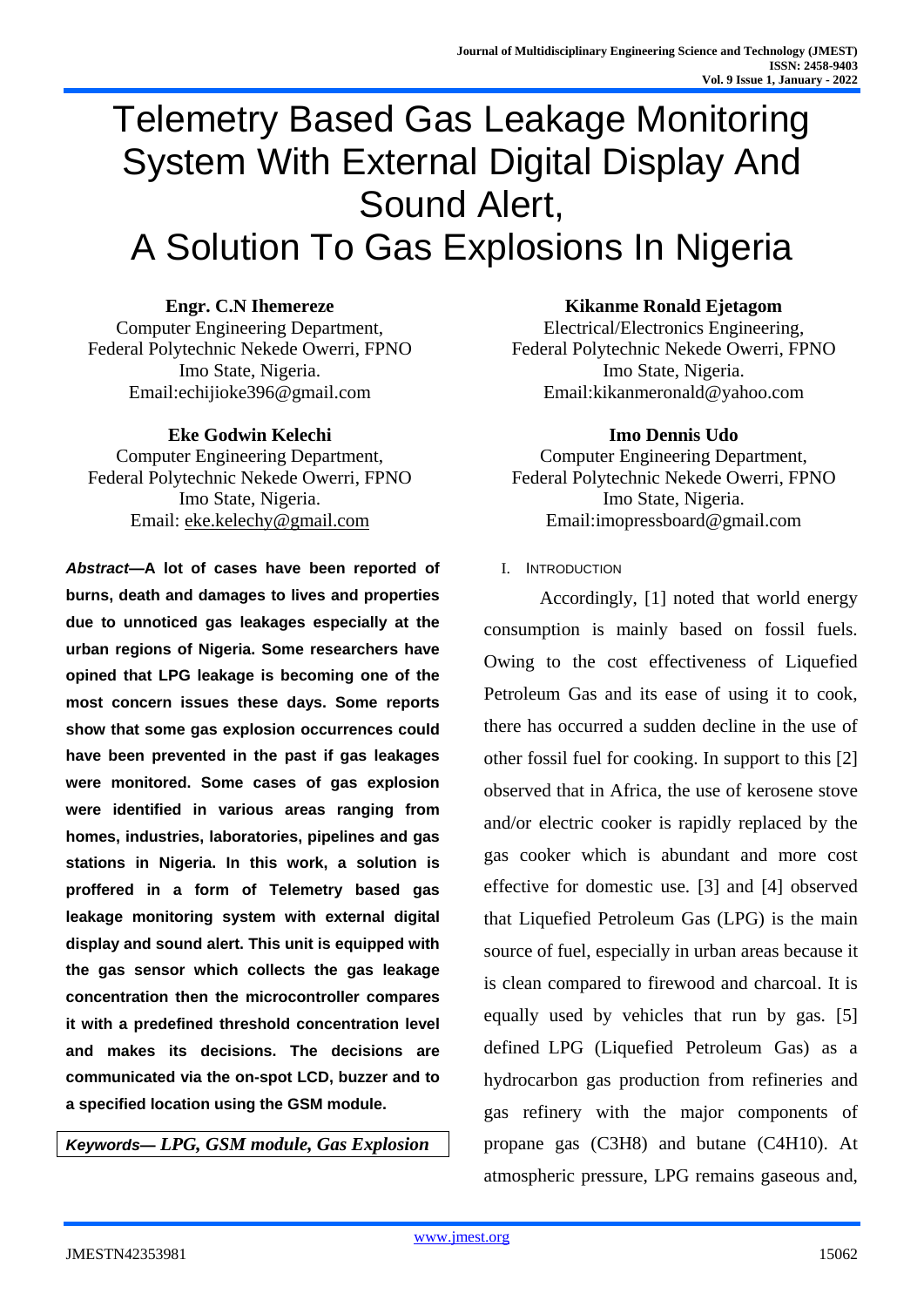it's converted to liquid state by applying pressure during distribution.

Liquid petroleum gas (LPG) is highly inflammable and can burn even at some distance from the source of leakage. Gas leakage reduces the quality of air in the environment and poses more risk of setting inferno if not monitored. Due to these, the users and owners of gas refilling stations across the nation continue to nurse fear in Liquefied Petroleum Gas (LPG) usage and disposal especially when not properly monitored as it could be source of major accidents to lives and properties. According to [6], home security has been a major issue because of increasing gas leakage and same is observed among the retailer, residential and vehicles that run by gas. According to [7], gas explosion occurs as a result of gas typically from gas leakage, mixing with air in the presence of an ignition source.

Among the various cases of gas explosions, [8] reported that in last year, there have not been fewer than six cases of gas explosions in Lagos state. In April 2020, a gas explosion occurred at a gas dispensing shop in Agboju area of Lagos state. In October 2020, at Baruwa area of Lagos State, there was a gas explosion, In August 2020 there was a gas explosion at Orile-Aganmu Lagos, July 2020, and there was another incident at Ajao Estate. All these accidents according to the above authority were attributed to gas leakage.

Therefore, the gas leakage should be detected and communicated on time to the user for control as to protect people from danger.

The process of detecting gases in the environment started as early as the coal mining era. According to [9], the coalmine was identified as an area housing many combustible and toxic gases which caused dangerous explosions, fire and even death in the mines. This then created the need for developing how to detect the harmful gas that was responsible for the explosion and fire in the coal mines, and hence, the advent of gas detectors

LPG is a colorless and odorless gas. For the purpose of detecting and monitoring gas leakage in the environment, an odorant such as ethane thiol can be added to LPG, so that leaks can be detected easily by most people. This approach has been the first and most common way of detecting gas leakage. But this approach is not optimal.

In this paper a low-cost sensor-based gas leakage monitoring system with GSM module is proposed and discussed. Extending the system with telemetry capability using GSM module allows the user to have a real time update on the status of (LPG) facilities in the environment from a remote location. GSM is a cellular network, with five varieties of cell sizes. It describes a second generation (2G) protocol and operates at different carrier frequency ranges between 800MHz to 900 MHz. The GSM module is used to form the telemetry system for this work. Telemetry simply implies a long distance communication for environmental information.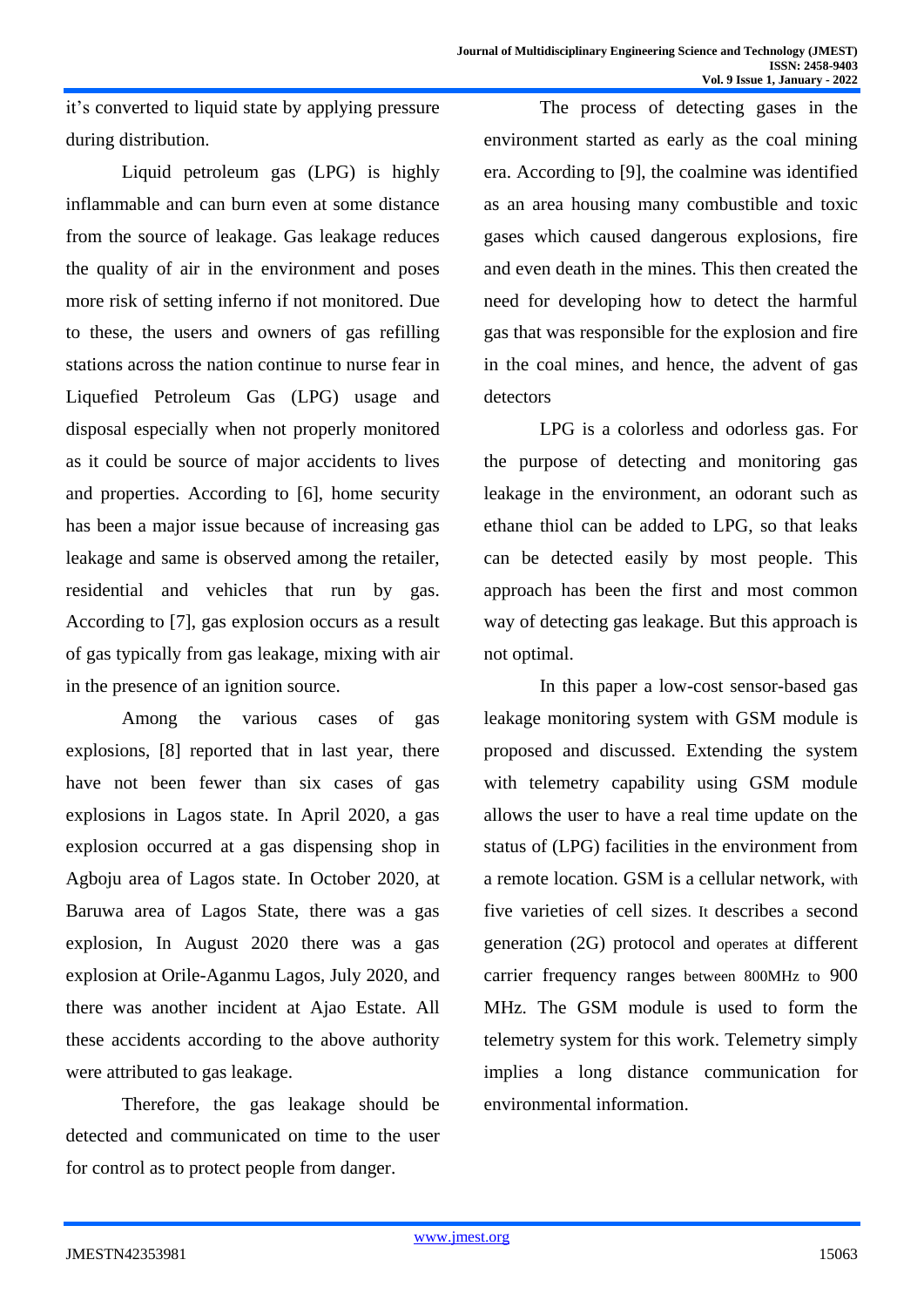III. HARDWARE IMPLEMENTATION

#### II. RELATED LITERATURES

Some works have been done in gas detection while others are on sensors that detect gas. To start with, [10], proposed a gas leakage alert system to detect the gas leakage and to alarm the people onboard.

Okonkwo, et al (2021), design and fabricated a cooking gas (LPG) leakage detector by incorporating an MQ6 sensor, with a beeping buzzer, LED light, LCD display unit together with an Arduino controlled SIM800L Module for SMS alert.

[11] in their research, developed a system device monitoring and early detection of gas leaks by utilizing gas sensors MQ4 and AVR microcontroller family as control devices. The system is also equipped with XBee PRO S2B nirkable devices as the interface to the wireless networking system that is used to transmit sensor data from the detection point to the monitoring center equipped with a PC and software integrated Visual Basic. Then gas leak alert is sent with the message formats through social networking Gtalk.

[12] developed an intelligent Arduinobased gas detector. The system is equipped with MQ-2, SIM800L and buzzer gas sensors. The principle behind the system is that the system can convert input data received from the sensor MQ-2 sensor that can detect propane and butane gas, then the system will send the actual data in the form of short messages (SMS) to the mobile number that has been registered into the system. Besides being able to send SMS the system also emits a sound that is generated from the buzzer

The device measure the concentration in part per million (PPM) or part per thousand (PPT) of LPG in the air. To achieve this, MQ2 gas sensor is deployed. This sensor has a metalized surface for sensing the gas. It does this by varying its internal resistance with respect to the concentration of LPG gas available in the air.

The output of this sensor is connected to a PIC16F877A microcontroller. This microcontroller has an ADC (analog to digital converter) which it uses to convert the analog voltage from the sensor to a digital quantity. The microcontroller processes the digital quantities and makes its decision. If the concentration of the gas is below the threshold, the microcontroller initiates a process to send an SMS to the gas facility owner and equally display "gas not leaking". But if it is above the threshold, the system sends SMS, activates the buzzer and displays "gas is leaking".



The SMS is sent by means of a GSM module. The GSM module is connected to the microcontroller using the serial PORT and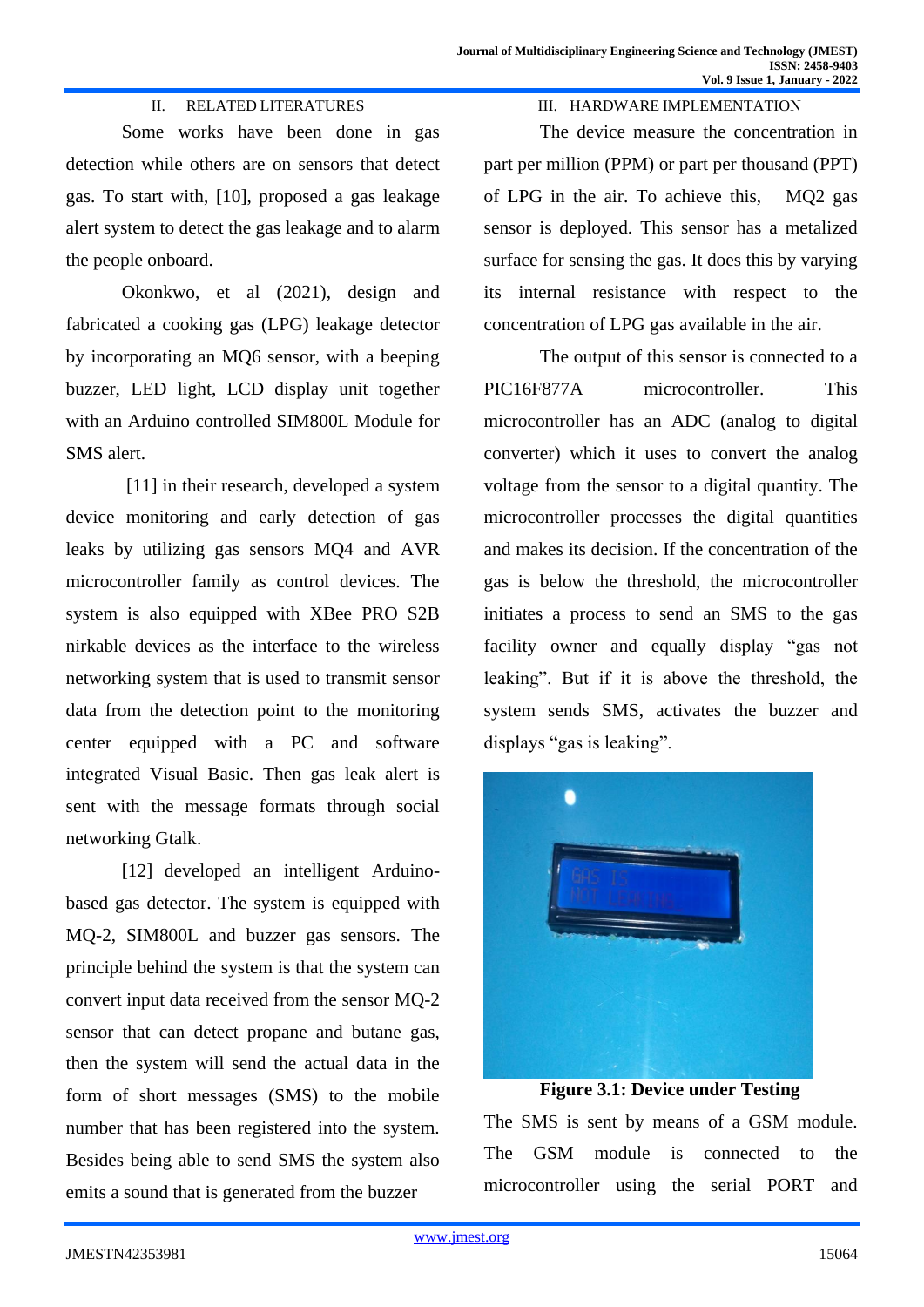communicates using the AT command. It has a SIM card through which it accesses the GSM network.

The device displays its status at any point in time and equally shows the level of gas concentration at all time when pressed button. The button is connected to the microcontroller to enables the user to display information on the LCD and to start the system. The LCD is connected to the microcontroller. The LCD has 16 pins on its body. It's a 4line 20 character LCD. The pins configurations are extracted from the datasheet are shown below.

| PIN CONFIGURATION |  |  |  |                                                                                                             |  |  |  |  |  |  |  |  |                           |  |  |
|-------------------|--|--|--|-------------------------------------------------------------------------------------------------------------|--|--|--|--|--|--|--|--|---------------------------|--|--|
|                   |  |  |  | $4 + 5 + 7$                                                                                                 |  |  |  |  |  |  |  |  | 6 7 8 9 10 11 12 13 14 15 |  |  |
|                   |  |  |  | ותו   אחז   קפרו   קפרו   קפרו   קפרו   קפרו   קפרו   קפרו   קפרו   קפרו   קפרו   קפרו   קפרו   קפרו   קפרו |  |  |  |  |  |  |  |  |                           |  |  |

## **Figure 3.1- Diagram of LCD Pin Configuration**



 **Figure 3.2: Device after Construction**

The entire system is summarized in the circuit



IV. SOFTWARE IMPLEMENTATION

The system software component of the device is written in C++ programming language. Its main functions are to check the output from the gas sensor, to put information on the LCD, to send SMS using the GSM module, sound the buzzer and to detect when a button is pressed and respond accordingly. Below is system flowchart.



**Figure 4.0-Flowchart of the System Software**